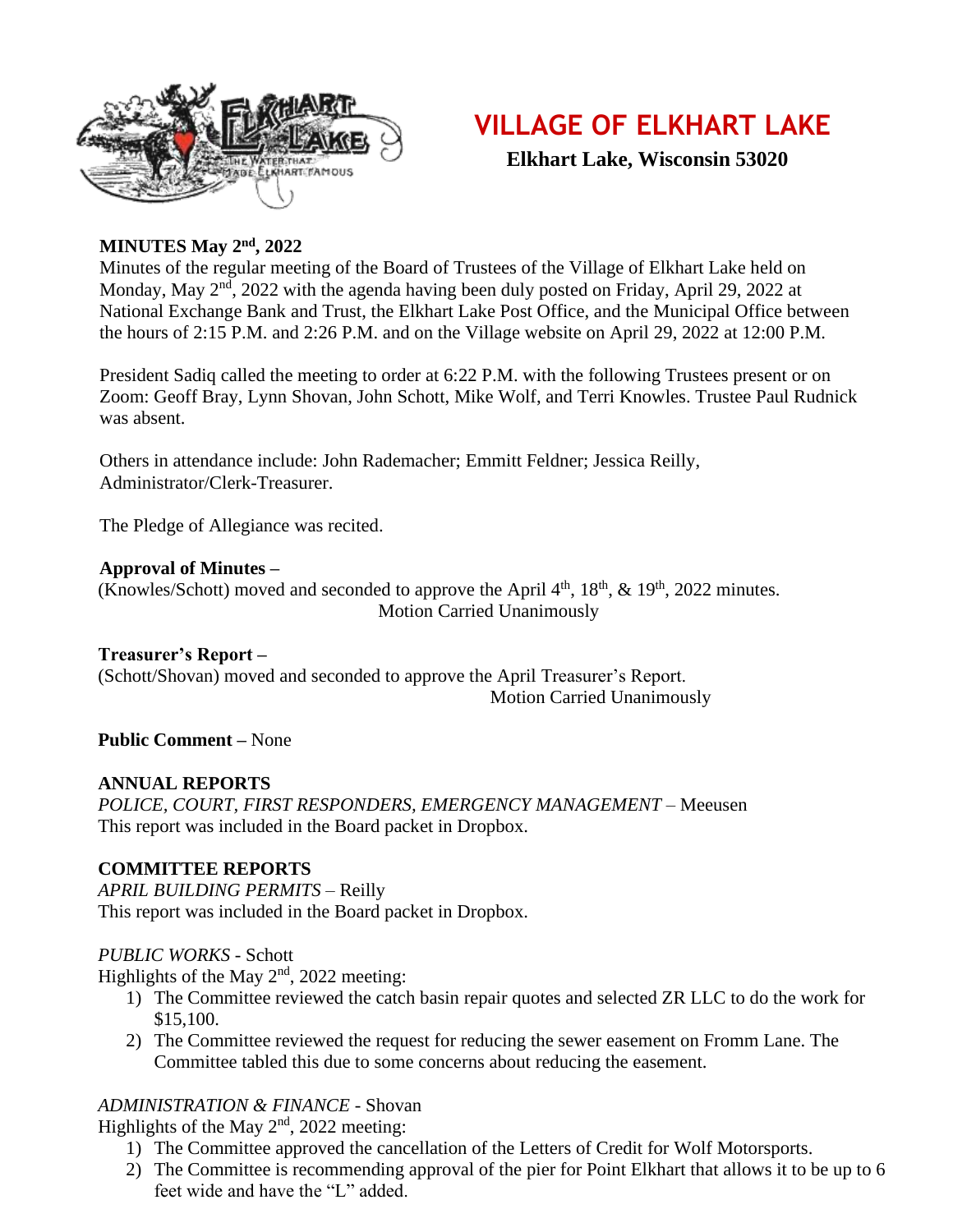- 3) The Committee reviewed the 2022 events, including the street closures required for the Throttlestop events.
- 4) The Committee discussed public works salaries in closed session.

#### *TREE COMMISSION –*Schott

Highlights of the April  $25<sup>th</sup>$ , 2022 meeting:

- 1) Arbor Day was well attended and a memorial tree was planted for Peter Menne.
- 2) The Commission reviewed the tree planting and maintenance plans.
- 3) The Commission is working on applying for a ROOTS grant, as well as developing the tree nursery.

#### *TOURISM –*Knowles

Highlights of the April  $21<sup>st</sup>$ , 2022 meeting:

- 1) The Commission discussed the open Commission seats.
- 2) The DMOProz contract was signed at under \$50,000.
- 3) The Commission reviewed the schedule for the summer media tour.
- 4) The plans are coming together for the new Elktoberfest event.
- 5) The Commission reviewed the drawings for the new welcome sign.
- 6) The grant was approved for the 2022 triathlon.
- 7) Tourism and the Chamber will be looking for an intern.

#### *BOARD OF APPELAS –*Reilly

The Board received minutes of the April 1, 2021 meeting.

Highlights of the April  $27<sup>th</sup>$ , 2022 meetings:

1) The Board reviewed and approved the variance request for Sofen's at 701 Fromm Lane.

#### *PRESIDENT'S REPORT –* Sadiq

We are still waiting to hear back from General Capital about a status update on the tax credits.

#### **UNFINISHED BUSINESS:**

Ordinance 651 – Amending 13.6 Use of the Village Beach.

Knowles introduced Ordinance 651 Amending Section 16.6 Use of the Village Beach and it was given its second reading.

#### **ORDINANCE 651 VILLAGE OF ELKHART LAKE SHEBOYGAN COUNTY, WISCONSIN**

#### **REVISSE SECTION 13.6 - USE OF BEACHES OR PARKS OWNED OR LEASED BY VILLAGE**

**WHEREAS,** the Village of Elkhart Lake finds it necessary to revise Village Ordinance 13.6 regarding the regulations for the use of the Village Beach; and

**NOW THEREFORE, BE IT RESOLVED**, that the Board of Trustees of the Village of Elkhart Lake hereby revises and renumber 13.6(1), (4), (7), (8),  $\&$  (9) as follows:

**(1)** The use of public beaches owned or leased by the Village shall be limited to residents of the Elkhart Lake-Glenbeulah Joint School District No. 1 and one guest accompanying each resident. As a prerequisite to the use of public beaches owned or leased by the Village, such residents of the Elkhart Lake-Glenbeulah Joint School District No. 1 shall purchase identification tags from the Village Clerk or designee. **(4)** No person shall grill, barbecue, or have a cookout on the public beaches owned or leased by the Village. Small amounts of food are allowed.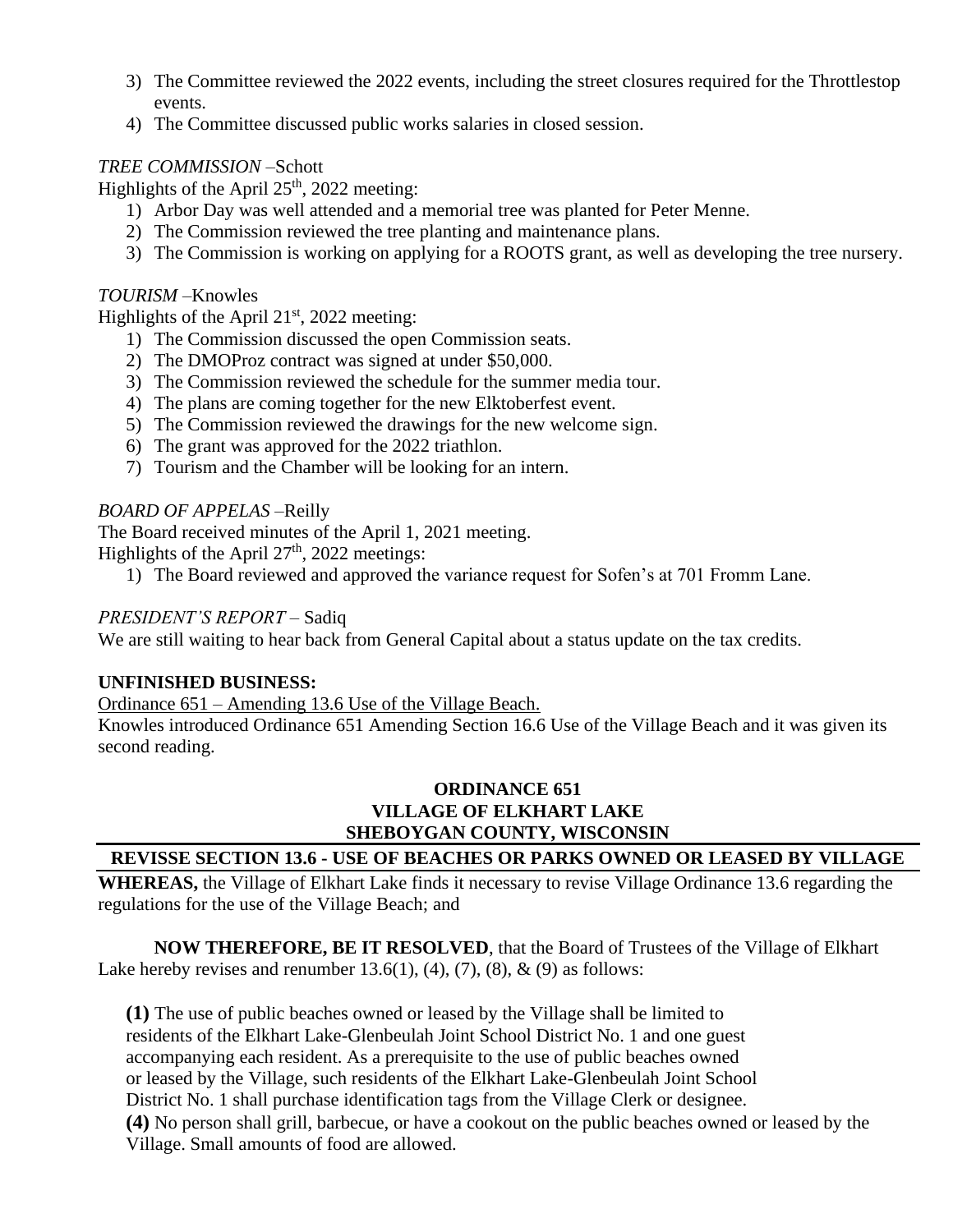**(7)** No person shall use a pop-up tent, canopy, or table on the public beach. **(8)** No person shall be in any Village owned or leased park or beach between 10:00 P.M. and 6:00 A.M. except at the Elkhart Lake-Glenbeulah Athletic Association Park. The Elkhart Lake- Glenbeulah Athletic Association Park shall be closed between the hours of 10:30 P.M. until 6:00 A.M. Sunday through Thursday and from 11:00 P.M. until 6:00 A.M. Friday and Saturday.

**(9)** Any person who violates any provision of this section may be ejected from the park or public beach area and is subject to a forfeiture of not more than \$200.00 and may be required to complete community service and pay restitution.

\_\_\_\_\_\_\_\_\_\_\_\_\_\_\_\_\_\_\_\_\_\_\_\_\_\_\_\_\_ \_\_\_\_\_\_\_\_\_\_\_\_\_\_\_\_\_\_\_\_\_\_\_\_\_\_\_\_\_\_

**BE IT FURTHER RESOLVED, that this ordinance will become effective upon its publication and** posting.

Attest: Approved and Adopted this  $16<sup>th</sup>$  day of May, 2022

> \_\_\_\_\_\_\_\_\_\_\_\_\_\_\_\_\_\_\_\_\_\_\_\_\_\_\_\_\_\_ Richard Sadiq, President

Jessica Reilly, Clerk Terri Knowles, Trustee

#### **NEW BUSINESS:**

Point Elkhart Pier Request

(Schott/Shovan) moved and seconded to approve Point Elkhart's pier configuration request within state rules, allowing the pier to have an "L" and it can be up to 6 feet wide.

Motion Carried Unanimously

Siebkens Sand on the Beach Request

(Wolf/Schott) moved and seconded to approve Siebkens' request for sand on the beach as long as the beach area is not enlarged.

Motion Carried Unanimously

Resolution of Commendation – Fred Kraemer (I-Knowles/Wolf/Bray) introduced, moved and seconded to approve Resolution 7 – Commendation of Fred Kraemer.

Motion Carried Unanimously

#### **RESOLUTION SEVEN - 2022 VILLAGE OF ELKHART LAKE SHEBOYGAN COUNTY, WISCONSIN**

#### **RESOLUTION OF COMMENDATION**

**WHEREAS**, **Fred Kraemer** has served on the Elkhart Lake Public Library Board for 15 years from 2007 to 2022; and

**WHEREAS**, **Fred Kraemer** has served in the capacity of the Library Board's Secretary from 2008 to 2022; and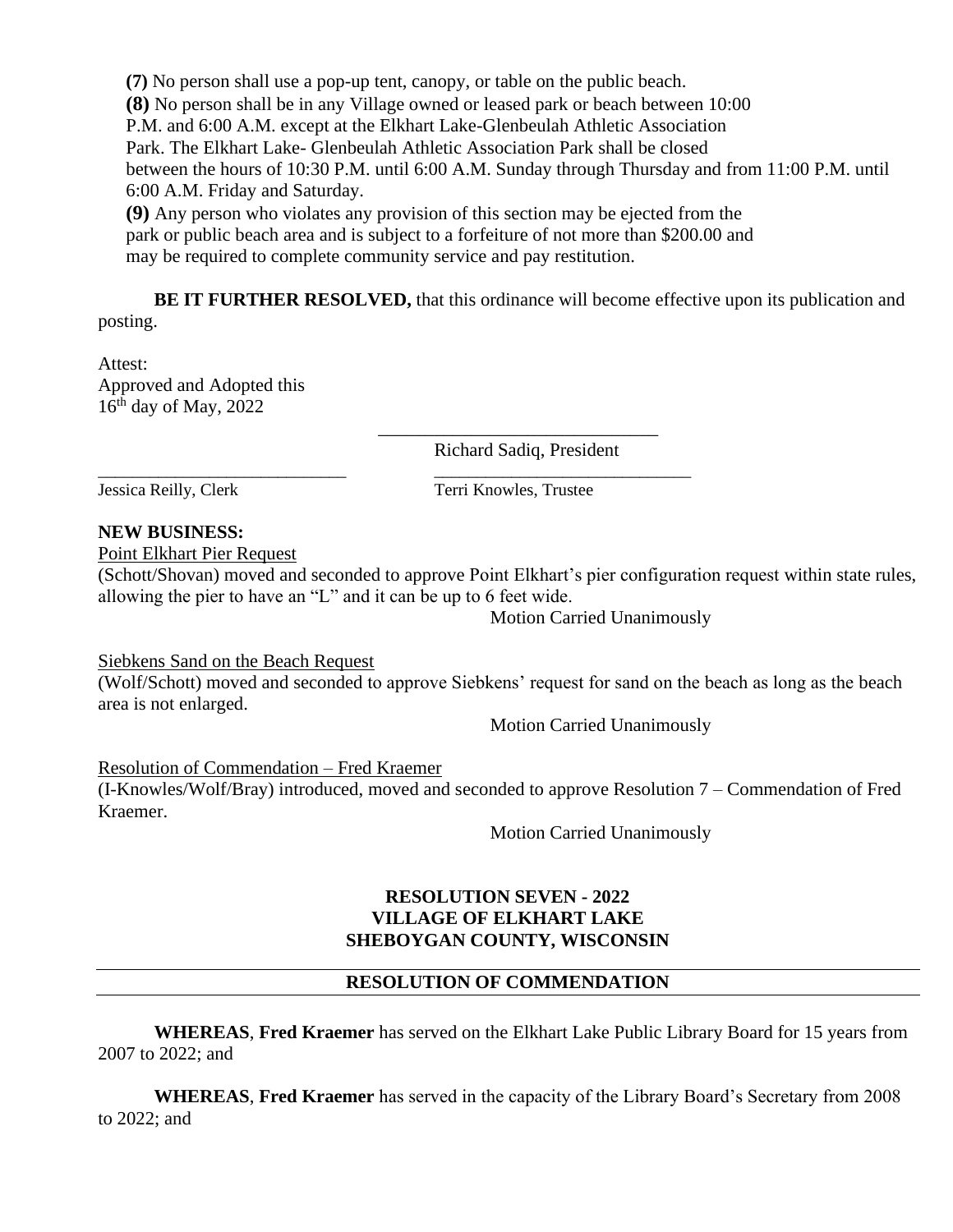**WHEREAS, Fred Kraemer's** smiling face and gracious demeanor was a welcome presence on the Library Board; and

**WHEREAS, Fred Kraemer's** background in education and care for the Village and children informed his service on the Library board; and

**WHEREAS, Fred Kraemer's** efforts have been selfless and above and beyond the call of duty and have taken many hours of his personal time; and

**NOW THEREFORE, BE IT RESOLVED**, that the Board of Trustees of the Village of Elkhart Lake publicly commends and thanks **Fred Kraemer** for his dedicated service and wish him good luck in his future endeavors; and

**BE IT FURTHER RESOLVED,** that a copy of this resolution be forwarded to **Fred Kraemer.** 

Attest: Adopted and approved this  $2<sup>nd</sup>$  day of May, 2022  $\qquad \qquad \qquad$ 

Richard Sadiq, President

Jessica Reilly, Clerk Terri Knowles, Trustee

Reduction of Sewer Easement – 701 Fromm Lane This item was tabled by the Public Works Committee to gather more information.

\_\_\_\_\_\_\_\_\_\_\_\_\_\_\_\_\_\_\_\_\_\_\_\_\_\_\_\_\_ \_\_\_\_\_\_\_\_\_\_\_\_\_\_\_\_\_\_\_\_\_\_\_\_\_\_\_\_\_\_

Temporary Class B License – First Responders – June  $4<sup>th</sup>$  & July  $12<sup>th</sup>$ , 2022 (Knowles/Bray) moved and seconded to approve the temporary Class B License for the First Responders for the Music and Motors events at Throttlestop on June  $4<sup>th</sup>$  & July 12<sup>th</sup>, 2022.

Motion Carried Unanimously

2022 Events & Approvals

(Schott/Bray) moved and seconded to approve the Chicago Porsche Club event on September 3, 2022 and the various events held at Throttlestop through the summer, contingent on the road closure plan be brought back before the Board.

Motion Carried Unanimously

Operator's Licenses – New (Schott/Knowles) moved and seconded that operator licenses expiring on June  $30<sup>th</sup>$ , 2023 be granted to: Daniel Merten & Richard Ryan – The Osthoff Resort Michael Hansmann, James Bagemehl, Claire Radder, Wendy Radder, Adam Wightman – Throwback Supper Club

Motion Carried Unanimously

Operator's Licenses – Renewal (Knowles/Shovan) moved and seconded that operator licenses expiring on June  $30<sup>th</sup>$ , 2023 be granted to: Karen Vander Galien - General Angela Girard, Sydney Wickman, Sabrina Wickman – The Osthoff Resort Piper Carlson & Haley Hughes – Throwback Supper Club

Motion Carried Unanimously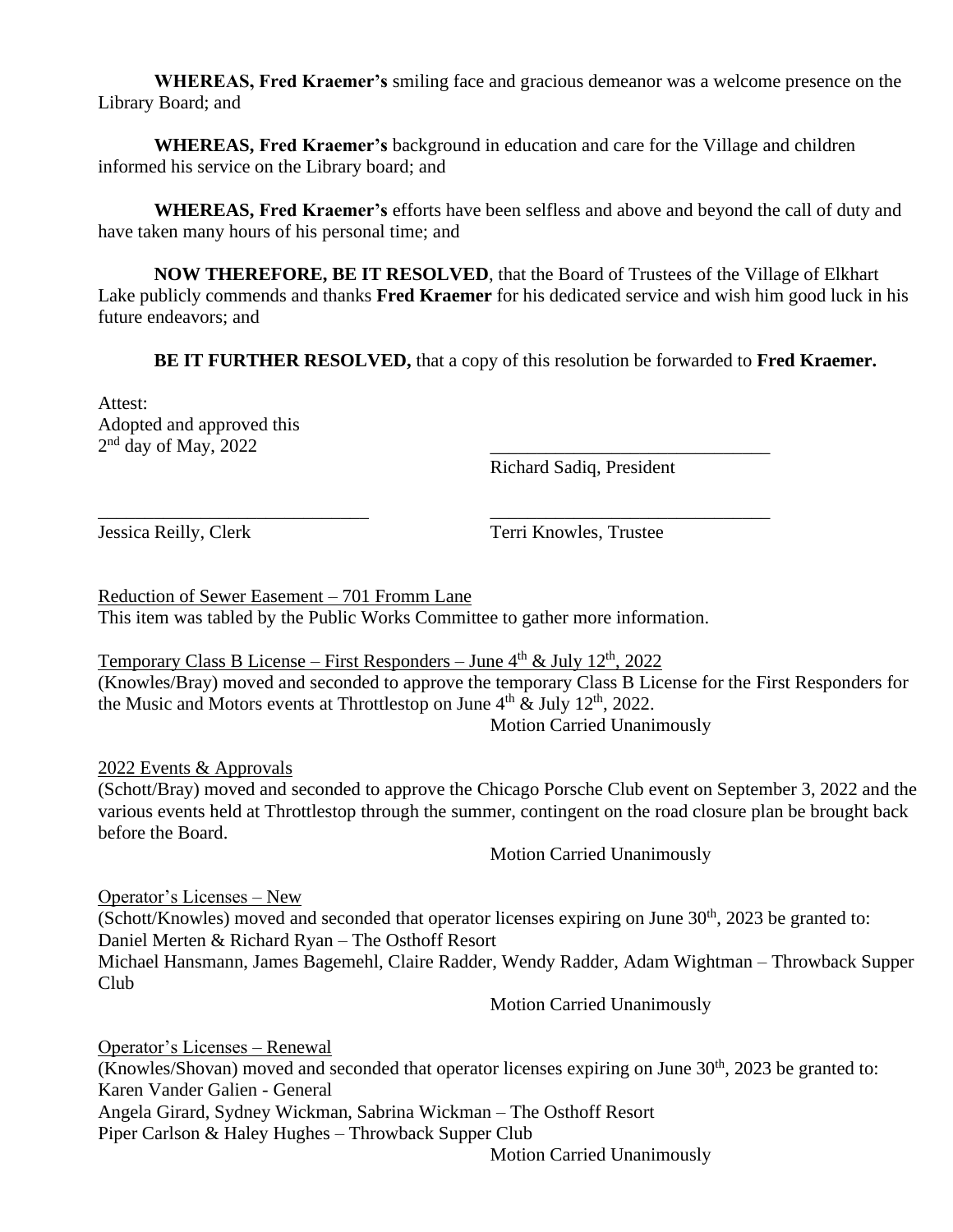#### **TRUSTEE REPORTS:** Schott stated the Shop & Sip event was nice.

#### **COMMUNICATIONS:** None.

#### **ADMINISTRATOR'S REPORT –** Reilly

The Memorial Day program will be held on May  $28<sup>th</sup>$ , 2022. The department heads continue to work with Schmitt and PRA on the facility study.

(Schott/Wolf) moved and seconded to adjourn the meeting at 6:41 p.m.

Motion Carried Unanimously

Jessica Reilly, Administrator/Clerk-Treasurer

\_\_\_\_\_\_\_\_\_\_\_\_\_\_\_\_\_\_\_\_\_\_\_\_\_\_\_\_\_\_\_\_\_\_

#### **MINUTES May 16th, 2022**

Minutes of the regular meeting of the Board of Trustees of the Village of Elkhart Lake held on Monday, May 16<sup>th</sup>, 2022 via in person and Zoom with the agenda having been duly posted on Thursday, May 12<sup>th</sup>, 2022 at National Exchange Bank and Trust, the Elkhart Lake Post Office, and the Municipal Office between the hours of 2:15 P.M. and 2:45 P.M. and on the Village website on May  $12<sup>th</sup>$ , 2022 at 2:58 P.M.

President Sadiq called the meeting to order at 6:00 P.M. with the following Trustees present or on Zoom: Geoff Bray, Lynn Shovan, Mike Wolf, and Terri Knowles. Trustees Paul Rudnick and John Schott were absent.

Others in attendance include: Jennifer Lehrke; Joe Majerus; Howard & Ginny Sofen; Jonathan DeJardin; Karen Menne-Jacobsen; Pat Zorn; Emmitt Feldner; Jessica Reilly, Administrator/Clerk-Treasurer.

The Pledge of Allegiance was recited.

#### **Public Comment –** None

#### **ANNUAL REPORTS**

*ADMINISTRATOR/CLERK-TREASURER - Reilly* The Administrator/Clerk-Treasurer annual report was included in the Board packet in Dropbox.

#### **COMMITTEE REPORTS**

*ADMINISTRATION & FINANCE–* Shovan

Highlights of the May  $16<sup>th</sup>$ , 2022 meetings:

- 1) The Committee reviewed the 2022 events, and the 2022 ELIA donation.
- 2) The Committee discussed the fireworks contract for 2022.
- 3) The Committee discussed the potential land development in closed session.

#### *PROTECTION OF PERSONS & PROPERTY–* Bray

Highlights of the May 3<sup>rd</sup>, 2022 meeting:

- 1) The Committee discussed the barrier/road closures for events. A plan will be developed to allow emergency vehicles to go through.
- 2) The Committee continued the discussion about the safety issues at the 4-way stop. The bright flags have been installed, so we will see if this reduces people going through the intersection.
- 3) The Committee continues to review the unsightly properties.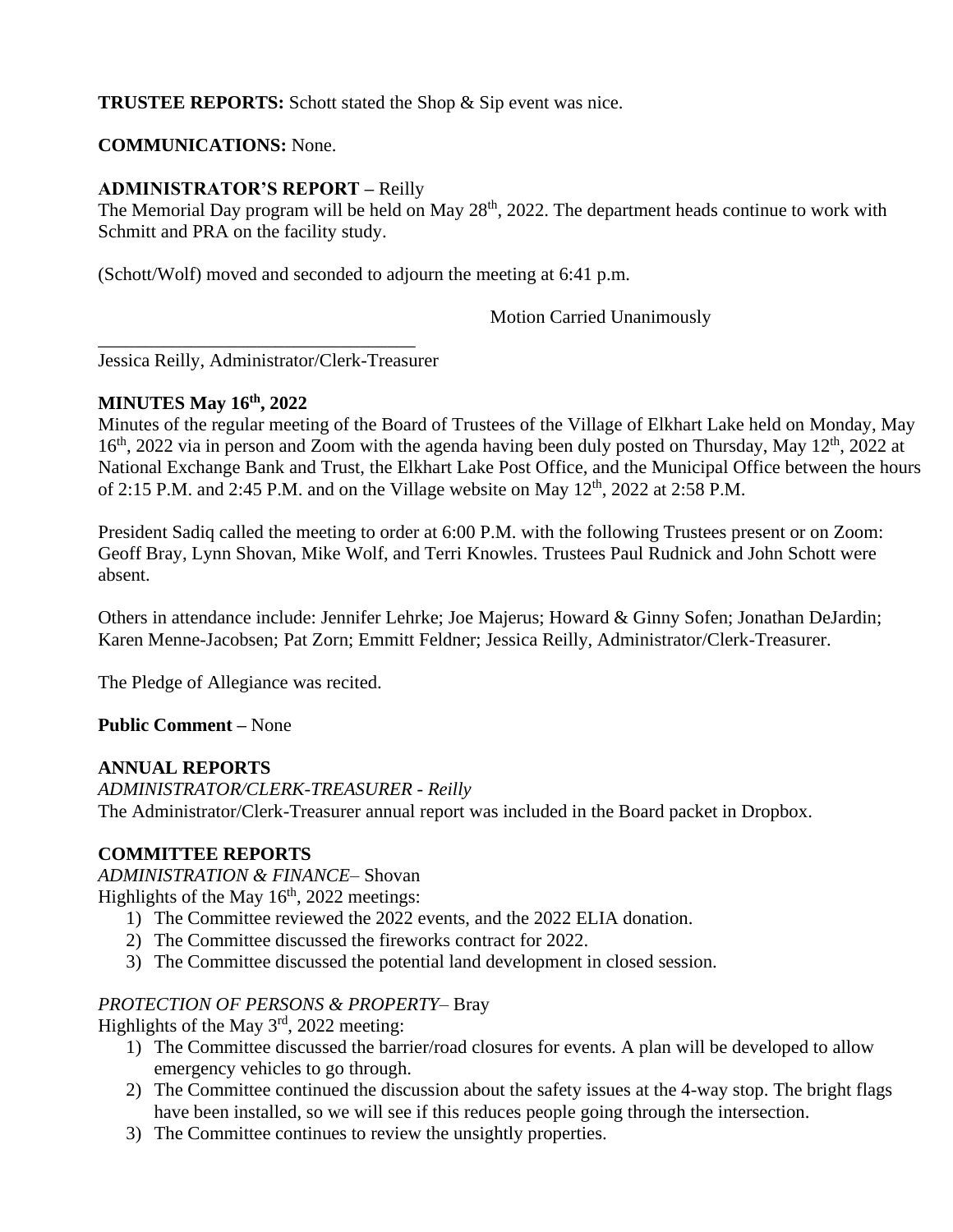#### *PUBLIC WORKS–* Shovan

Highlights of the April  $11^{th}$  &  $28^{th}$ , 2022 meetings:

- 1) The Committee recommends approval of the Well #3 Treatment proposal from Municipal Well and Pump.
- 2) The Committee received an update on hiring 2 part-time public works employees for the summer.
- 3) The Committee reviewed street construction timelines.
- 4) The shower is up at the beach.
- 5) The Village Park will have wood chips blown in and mulch will also be blown into the garden beds in the Village.
- 6) The Committee reviewed the sewer easement proposal for 701 Fromm Lane.

#### *NORTHERN MORAINE COMMISSION –* Reilly

The Board received minutes of the April  $11<sup>th</sup>$ , 2022 meeting. Highlights of the May  $9<sup>th</sup>$ , 2022 meetings:

- 1) The Commission is looking at the second stage of the aeration project.
- 2) Repairs will be made to the Glenbeulah Lift Station.
- 3) The Commission is looking at pricing from a new lab.

#### *TOURISM –*Knowles

The Board received minutes of the April  $21<sup>st</sup>$ , 2022 meetings. Highlights of the May  $12<sup>th</sup>$ , 2022 meetings:

- 1) The summer media tour is here next week and there will be 14 writers.
- 2) The Commission approved the new welcome sign design.
- 3) The Commission reviewed the events for the summer, including Elktoberfest, which received a JEM Grant.
- 4) The Commission was updated on the status of the facility study.

#### *LIBRARY –*Knowles

The Board received minutes of the April  $11<sup>th</sup>$ , 2022 meetings.

Highlights of the May  $11<sup>th</sup>$ , 2022 meetings:

- 1) The Board discussed a new policy for their mobile hot spots.
- 2) The Board elected officers with Sarah Rudnick as President, Nan Siebert as Vice President, Mary Farron/Terri Knowles sharing Secretary, and Patti Zuelke as Treasurer.

#### *PLANNING COMMISSION –*Sadiq

The Board received minutes of the April  $13<sup>th</sup>$ , 2022 meeting.

Highlights of the May 11<sup>th</sup>, 2022 meetings:

- 1) The Commission recommends approval of the Victory Condo Plats.
- 2) The Commission approved the Sargento Entrance Renovations.
- 3) The Commission discussed the lighting on Route 67 and it would be allowed as long as it met ordinance and was down light.
- 4) The Commission recommends approval for the mitigation plans for the Sofen Trust on Fromm Lane.
- 5) The Commission discussed a potential business in C-4 in closed session.
- 6) The Commission called for a public hearing on the TID #4 amendment on June  $8<sup>th</sup>$ , 2022.

*PRESIDENT'S REPORT –* Sadiq – None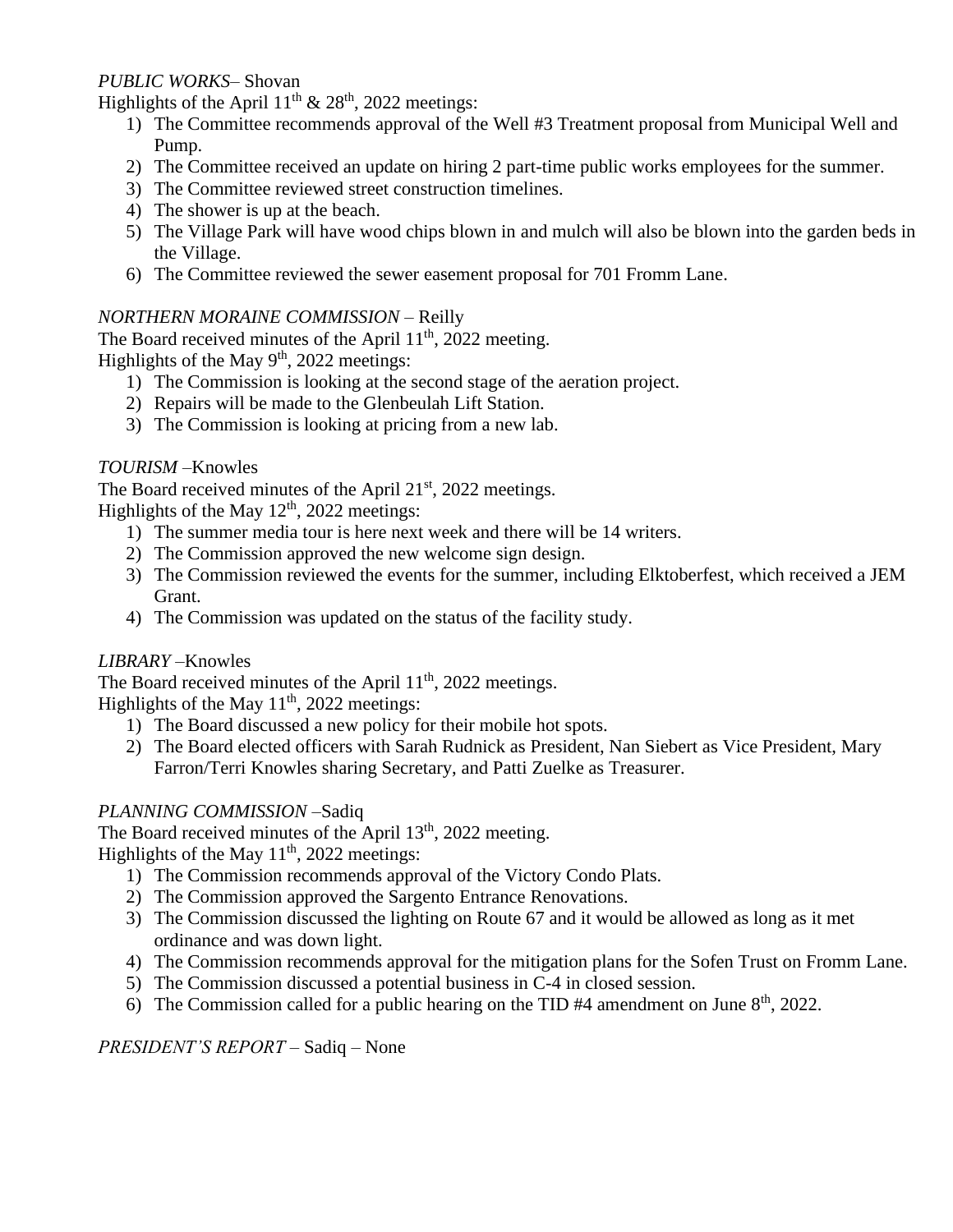#### **UNFINISHED BUSINESS:**

Ordinance 651 – Amending 13.6 Use of the Village Beach.

(I-Knowles/Shovan/Bray) introduced, moved, and seconded Ordinance 651 Amending Section 16.6 Use of the Village Beach.

Motion Carried Unanimously

#### **ORDINANCE 651 VILLAGE OF ELKHART LAKE SHEBOYGAN COUNTY, WISCONSIN**

#### **REVISSE SECTION 13.6 - USE OF BEACHES OR PARKS OWNED OR LEASED BY VILLAGE**

**WHEREAS,** the Village of Elkhart Lake finds it necessary to revise Village Ordinance 13.6 regarding the regulations for the use of the Village Beach; and

**NOW THEREFORE, BE IT RESOLVED**, that the Board of Trustees of the Village of Elkhart Lake hereby revises and renumber 13.6(1), (4), (7), (8),  $\&$  (9) as follows:

**(1)** The use of public beaches owned or leased by the Village shall be limited to residents of the Elkhart Lake-Glenbeulah Joint School District No. 1 and one guest accompanying each resident. As a prerequisite to the use of public beaches owned or leased by the Village, such residents of the Elkhart Lake-Glenbeulah Joint School District No. 1 shall purchase identification tags from the Village Clerk or designee. **(4)** No person shall grill, barbecue, or have a cookout on the public beaches owned or leased by the Village. Small amounts of food are allowed.

**(7)** No person shall use a pop-up tent, canopy, or table on the public beach.

**(8)** No person shall be in any Village owned or leased park or beach between 10:00

P.M. and 6:00 A.M. except at the Elkhart Lake-Glenbeulah Athletic Association

Park. The Elkhart Lake- Glenbeulah Athletic Association Park shall be closed

between the hours of 10:30 P.M. until 6:00 A.M. Sunday through Thursday and from 11:00 P.M. until 6:00 A.M. Friday and Saturday.

**(9)** Any person who violates any provision of this section may be ejected from the park or public beach area and is subject to a forfeiture of not more than \$200.00 and may be required to complete community service and pay restitution.

**BE IT FURTHER RESOLVED,** that this ordinance will become effective upon its publication and posting.

Attest: Approved and Adopted this  $16<sup>th</sup>$  day of May, 2022

> \_\_\_\_\_\_\_\_\_\_\_\_\_\_\_\_\_\_\_\_\_\_\_\_\_\_\_\_\_\_ Richard Sadiq, President

Jessica Reilly, Clerk Terri Knowles, Trustee

#### **NEW BUSINESS:**

Approval of Victory Park Condo Plats #28 & #30

(Bray/Wolf) moved and seconded to approve the Victory Condo Plats for #28 and #30.

\_\_\_\_\_\_\_\_\_\_\_\_\_\_\_\_\_\_\_\_\_\_\_\_\_\_\_\_\_ \_\_\_\_\_\_\_\_\_\_\_\_\_\_\_\_\_\_\_\_\_\_\_\_\_\_\_\_\_\_

Motion Carried Unanimously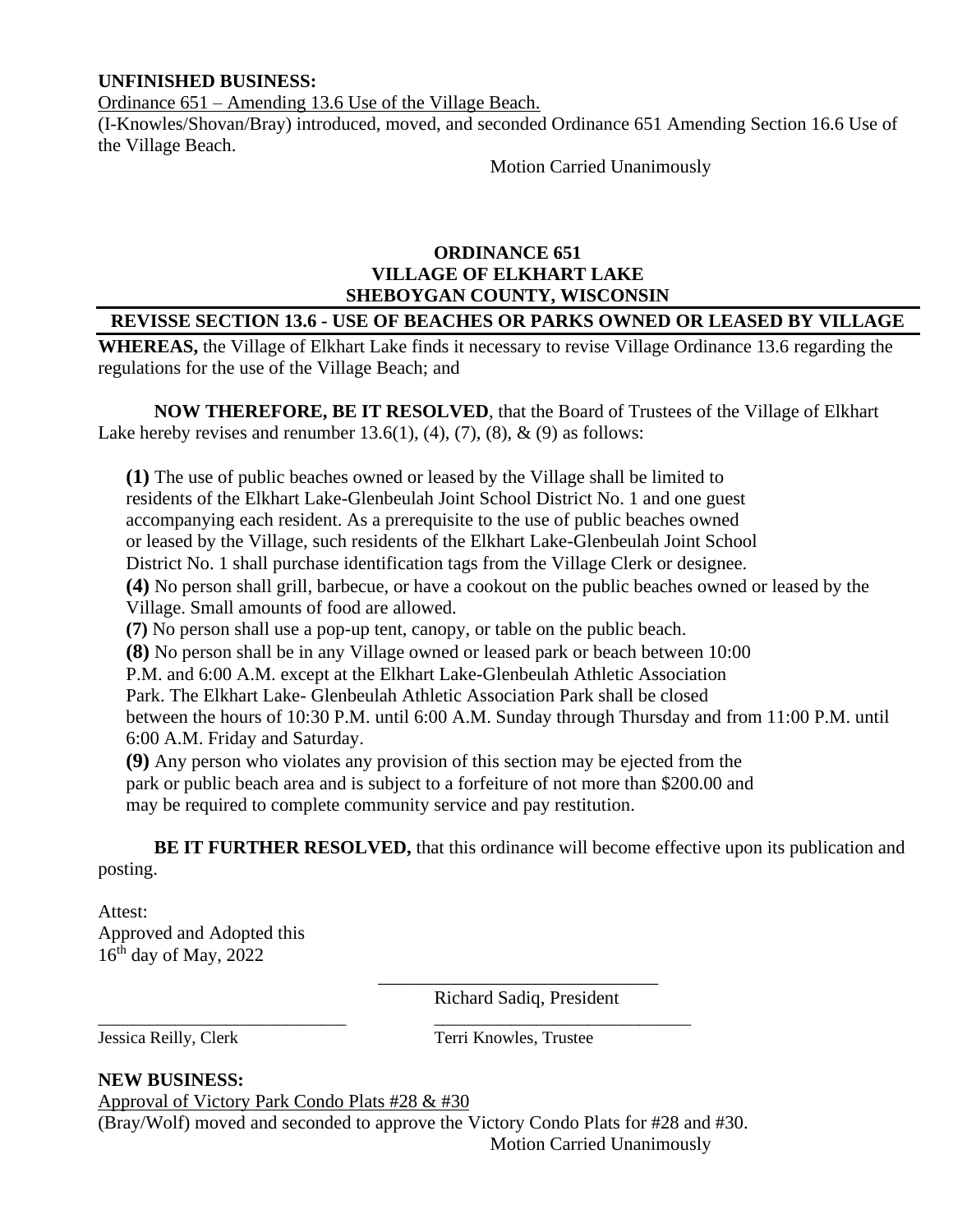|  | Sofen-Mitigation, Paver Agreement, & Sewer/Water Easement -701 Fromm Lane |  |
|--|---------------------------------------------------------------------------|--|
|--|---------------------------------------------------------------------------|--|

### (Bray/Wolf) moved and seconded to approve the mitigation plan, the paver agreement, and the sewer/water easement as outlined, the mitigation plan and paver agreement will be recorded.

Motion Carried Unanimously

#### 2022 Event Update

The triathlon will take place on June  $5<sup>th</sup>$ . We have spoken with Throttlestop and they will be using their own vehicles for their event on June  $4<sup>th</sup>$ . The Firemen's Picnic will be held on July  $1<sup>st</sup>$  and  $3<sup>rd</sup>$ . The fireworks are on July 1<sup>st</sup>.

#### Appointment of Agents

(Shovan/Knowles) moved and seconded to approve the appointment of Rhona Urlaub for GPM Southeast (R-Store) and Carrie Hellmer for Route 67.

Motion Carried Unanimously

Appointment of Non-Voting Tourism Commission Member (Wolf/Knowles) moved and seconded to approve Cheyenne Kirst from SwitchGear to a non-voting Tourism Commission seat.

Motion Carried Unanimously

Appointment of Citizen Member for the Joint Review Board

(Bray/Knowles) moved and seconded to approve Dorothy Farrell as the citizen member of the Joint Review Board.

Motion Carried Unanimously

Operator's Licenses – New

(Knowles/Shovan) moved and seconded that operator licenses expiring on June  $30<sup>th</sup>$ , 2023 be granted to: Osthoff Resort: Bridget Bruns, Payton Scharl, DeAnna Mours, Ava Marx, Quit Qui Oc: Lauren Kempf, Heather Barber

Motion Carried Unanimously

Operator's Licenses – Renewal

(Knowles/Wolf) moved and seconded that operator licenses expiring on June  $30<sup>th</sup>$ , 2023 be granted to: Osthoff Resort: Phyllis Galba, Tracy Schuler, Tera Castillo, John Bulebosh Kuhn, Courtney Schmitz,

Alexa Ochs, Dean Schamberger, Belleview Hospitality: Jackie Hansmann

ELGAA: Steven Federwisch, Joshua Tegen

Fireman's Park: Melissa Main, Jaden Shepherd, Rachel Nick

General: Ann Buechel Haack

Quit Qui Oc: Gina Steinhardt, Jackie Woelfel, Heidi LaBudde, Gary Kober, Marshall Otte, Pamela Weyker, Alice Guse, Beth Steinhardt

RStore: Annie Andrews, Donald Dressel

Vintage: Brian O'Keefe

Motion Carried Unanimously

**TRUSTEE REPORTS:** Wolf stated that it's finally Spring and the Public Works crew is busy.

#### **COMMUNICATIONS:** None

**ADMINISTRATOR'S REPORT –** Reilly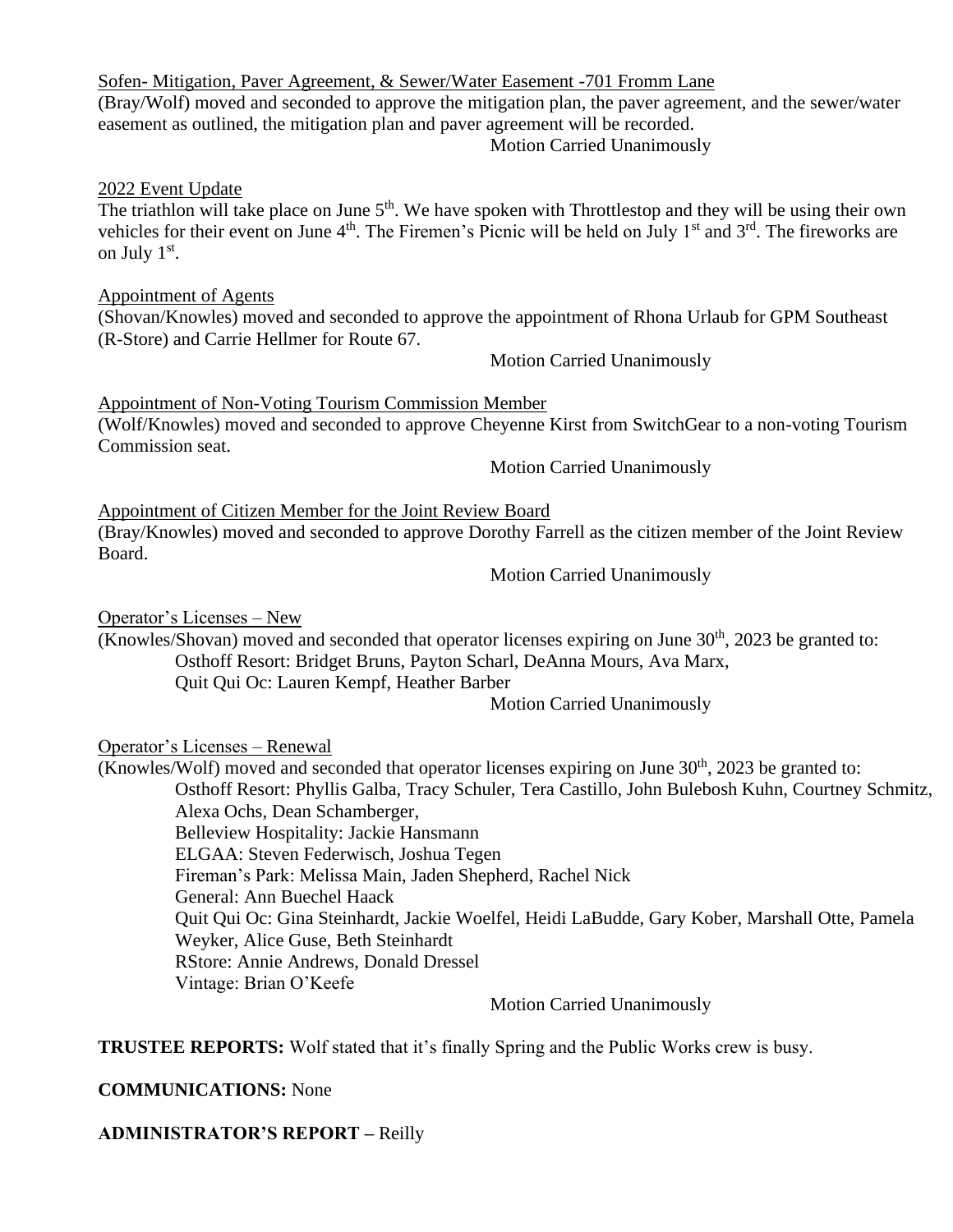The Memorial Day Program will be held on May 28, 2022. The Farmer's Market location will not be on Rhine Street, but will now be on Square Street. The Board of Review will meet on June 6<sup>th</sup> and adjourn until June 22<sup>nd</sup>. Open book will be held by phone on June 1<sup>st</sup> from 2-4 pm. The Joint Review Board will meet on June 8<sup>th</sup>.

#### **VOUCHERS**

The following Water Department vouchers were presented to the Board for approval and payment:

| 7657 | <b>MCCLONE</b>           | WATER INSURANCE 4TH PAYMENT           | 151.00    |
|------|--------------------------|---------------------------------------|-----------|
| 7658 | <b>WE ENERGIES</b>       | <b>WATER ELECTRICITY</b>              | 1,096.04  |
| 7660 | CORE & MAIN, LP          | <b>WATER METERS, SUPPLIES</b>         | 3,816.43  |
| 7662 | <b>FRONTIER</b>          | <b>WATER PHONE &amp; INTERNET</b>     | 137.54    |
| 7663 | HAROLD'S LANDSCAPING LLC | <b>WATER TOPSOIL</b>                  | 84.00     |
| 7664 | MARTELLE WATER TREATMENT | WATER AQUA MAG, SODIUM HYPOCHLORITE   | 1,277.78  |
| 7665 | <b>U.S. CELLULAR</b>     | <b>WATER CELL PHONE</b>               | 64.57     |
| 7666 | VILLAGE OF ELKHART LAKE  | WATER APRIL WAGES & EMPLOYEE BENEFITS | 6,395.73  |
| 7667 | WISCONSIN PUBLIC SERVICE | <b>WATER NATURAL GAS</b>              | 81.34     |
|      |                          | <b>TOTAL WATER</b>                    | 13,104.43 |

(Shovan/Wolf) moved that the Water Utility vouchers be approved and paid as presented.

Motion Carried Unanimously

The following TIF & CDA vouchers were presented to the Board for approval and payment:

| 25529 | BOND TRUST SERVICES CORP | TID #2 ROAD PROJECT BOND PRINCIPAL & INT | 84,887,50 |
|-------|--------------------------|------------------------------------------|-----------|
| 25548 | DEMPSEY LAW FIRM, LLP    | <b>LEGAL SERVICES</b>                    | 202.50    |
| 25577 | VICTORY PARK, LLC        | VICTORY PARK SIDEWALK SNOW REMOVAL       | 95.55     |
|       |                          | <b>TOTAL CDA/TID</b>                     | 85,185.55 |

(Knowles/Bray) moved that the CDA & TIF vouchers be paid as presented.

Motion Carried Unanimously

The following library and general vouchers were presented to the Board for approval and payment:

| 25530 | <b>GPM INVESTMENTS</b>         | PD, PW FUEL                          | \$<br>1,834.18  |
|-------|--------------------------------|--------------------------------------|-----------------|
| 25531 | <b>MCCLONE</b>                 | <b>INSURANCE GENERAL</b>             | \$<br>12,276.00 |
| 25532 | NATIONAL EXCHANGE BANK & TRUST | <b>CREDIT CARD CHARGES</b>           | \$<br>1,678.87  |
| 25533 | SUPERIOR VISION INSURANCE      | <b>VISION INSURANCE</b>              | \$<br>150.03    |
| 25534 | <b>TASC</b>                    | <b>FSA MONTHLY FEE</b>               | \$<br>35.00     |
| 25535 | TRANSAMERICA LIFE INSURANCE CO | <b>CRITICAL ILLNESS</b>              | \$<br>47.00     |
| 25536 | U.S. CELLULAR                  | POLICE WIFI- NEW SQUAD               | \$<br>41.03     |
| 25537 | <b>WE ENERGIES</b>             | <b>ELECTRICITY</b>                   | \$<br>9,142.00  |
| 25538 | <b>CLERK'S PETTY CASH FUND</b> | MEMORIAL DAY GIFTS                   | \$<br>250.00    |
| 25539 | <b>AURORA HEALTH CARE</b>      | MUELLER-NEILS- PHYSICAL, DRUG SCREEN | \$<br>111.00    |
| 25540 | AXON ENTERPRISE, INC           | POLICE HOLSTER, BATTERY PACK         | \$<br>1,633.78  |
| 25541 | BADGER HATCHERY, INC.          | STREETS LANDSCAPE SUPPLIES           | \$<br>41.30     |
| 25542 | <b>BAKER &amp; TAYLOR</b>      | <b>LIBRARY BOOKS</b>                 | \$<br>1,547.24  |
| 25543 | BELCO VEHICLE SOLUTIONS, LLC   | FR LENSES FOR AMBULANCE              | \$<br>341.51    |
| 25544 | C.M.S. COUNTIES REACT          | EM TRIATHLON HELP                    | \$<br>200.00    |
| 25545 | <b>CHARTER COMMUNICATIONS</b>  | <b>INTERNET</b>                      | \$<br>109.98    |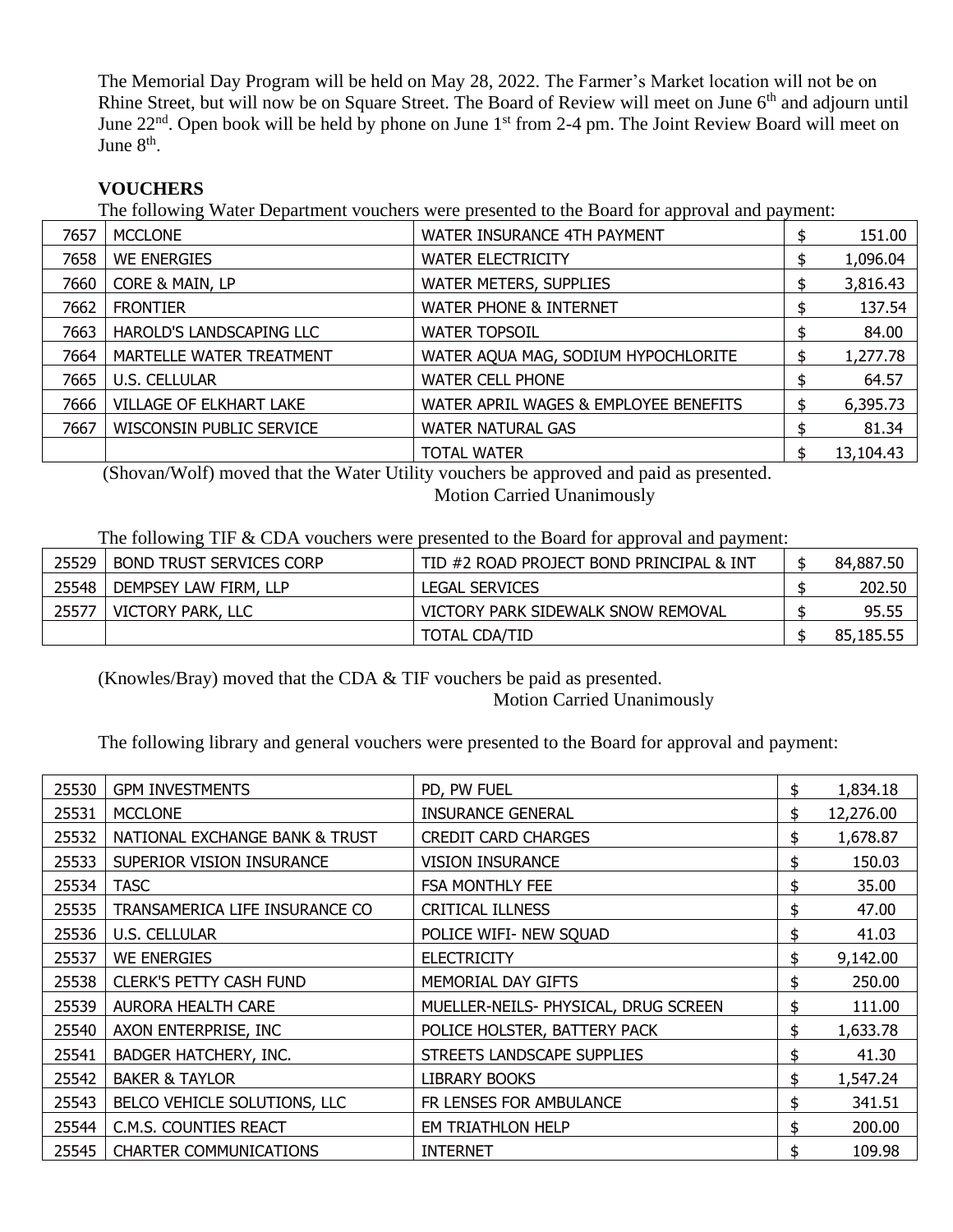|       | <b>COLLABORATIVE SUMMER LIBRARY</b> |                                                                |                 |
|-------|-------------------------------------|----------------------------------------------------------------|-----------------|
| 25546 | <b>PROGRAM</b>                      | LIBRARY PROGRAM T-SHIRTS                                       | \$<br>172.54    |
| 25547 | <b>CORCORAN PUPPETS</b>             | <b>LIBRARY PROGRAM</b>                                         | \$<br>390.00    |
| 25548 | DEMPSEY LAW FIRM, LLP               | <b>LEGAL SERVICES</b>                                          | \$<br>1,116.50  |
| 25549 | DREXEL BUILDING SUPPLY INC KIEL     | STREETS LUMBER FOR WAGON CONCRETE<br><b>BLOCKS</b>             | \$<br>1,482.06  |
| 25550 | EAST CENTRAL PUMPING INC            | <b>SEWER CLEANING</b>                                          | \$<br>5,395.80  |
| 25551 | EICHHORST, LORI                     | <b>CLEANING</b>                                                | \$<br>540.00    |
| 25552 | <b>ELKHART LAKE POST MASTER</b>     | LIBRARY POST OFFICE BOX FEE                                    | \$<br>130.00    |
| 25553 | <b>ENDURACLEAN</b>                  | <b>CLEANING SUPPLIES</b>                                       | \$<br>557.33    |
| 25554 | FEDERWISCH, STEVE                   | BLDG INSP- MILEAGE FOR CONFERENCE                              | \$<br>128.00    |
| 25555 | FINDAWAY WORLD LLC                  | LIBRARY FOL AUDIOBOOK                                          | \$<br>44.99     |
| 25556 | <b>FRANKS RADIO SERVICE</b>         | FR, STREETS BATTERY PACKS                                      | \$<br>276.02    |
| 25557 | <b>FRONTIER</b>                     | PHONE & INTERNET                                               | \$<br>962.24    |
| 25558 | HAROLD'S LANDSCAPING LLC            | <b>TREES TOPSOIL</b>                                           | \$<br>84.00     |
| 25559 | HAWLEY, KAUFMAN & KAUTZER SC        | POLICE LEGAL                                                   | \$<br>372.00    |
| 25560 | INTOXIMETERS, INC                   | POLICE INTOXIMETER FOR K-9 SQUAD                               | \$<br>385.00    |
| 25561 | KAPUR & ASSOCIATES                  | <b>GIS SERVICES</b>                                            | \$<br>225.00    |
| 25562 | MIDWEST TAPE                        | LIBRARY VIDEOS                                                 | \$<br>116.45    |
| 25563 | MIKE BURKART FORD                   | POLICE 2021 OIL CHANGE TIRE ROTATION ETC                       | \$<br>50.45     |
| 25564 | MILLER IMPLEMENT CO                 | BOBCAT LIGHTS, SPARE TIRE, FLUIDS KIT                          | \$<br>854.99    |
| 25565 | NEW HOLSTEIN TRUE VALUE             | GARAGE MISC NUTS, BOLTS, SCREWS                                | \$<br>92.27     |
|       | NORTH STAR EMERGENCY VEHICLE        |                                                                |                 |
| 25566 | SERVICE INC                         | FR AMBULANCE REPAIRS                                           | \$<br>574.00    |
| 25567 | NORTHERN MORAINE UTILITY            | SEWAGE TREATMENT                                               | \$<br>28,312.35 |
| 25568 | PROS 4 TECHNOLOGY, INC              | IT SERVICES                                                    | \$<br>1,836.80  |
| 25569 | SCHAEFFER'S SPECIALIZED LUBRICANTS  | <b>GARAGE OIL</b>                                              | \$<br>380.95    |
| 25570 | SHEBOYGAN COUNTY TREASURER          | COURT COUNTY ASSESSMENT                                        | \$<br>379.25    |
| 25571 | SHERWIN-WILLIAMS CO                 | STREETS PAINT- WHITE & YELLOW                                  | \$<br>1,800.00  |
| 25572 | STATE OF WISCONSIN                  | <b>COURT STATE ASSESSMENT</b>                                  | \$<br>780.93    |
| 25573 | <b>STREICHERS</b>                   | PD K-9 SQUAD ROADWAY SPIKES, BULLETS                           | \$<br>1,247.76  |
| 25574 | <b>TAPCO</b>                        | STREETS FLAGS FOR SIGNS                                        | \$<br>103.70    |
| 25575 | <b>U.S. CELLULAR</b>                | <b>CELL PHONES</b>                                             | \$<br>399.43    |
| 25576 | VANDERVART CONCRETE PRODUCT         | STREETS CONCRETE BARRICADES                                    | \$<br>780.00    |
| 25578 | WISCONSIN HISTORICAL FOUNDATION     | BOARD EXP WI HISTORICAL SOCIETY                                | \$<br>65.00     |
| 25579 | WISCONSIN NEWSPRESS INC.            | BD PUBLISH SOFEN VARIANCE                                      | \$<br>39.68     |
| 25580 | WISCONSIN PUBLIC SERVICE            | <b>NATURAL GAS</b>                                             | \$<br>3,056.02  |
| 25581 | WITKOWSKI INSPECTION AGENCY, LLC    | <b>BUILDING INSPECTIONS</b>                                    | \$<br>550.00    |
| 25582 | WM CORPORATE SERVICES, INC.         | REFUSE, RECYCLING, YARD WASTE COLLECTION                       | \$<br>6,947.75  |
| 25583 | JIMS GOLF CARS, INC                 | STREEST CLUB CAR                                               | \$<br>6,000.00  |
| 25584 | <b>GPM INVESTMENTS</b>              | PD FUEL                                                        | \$<br>1,346.18  |
| 25585 |                                     | LIBRARY PROGRAMS ZOO MEMBERSHIP                                | \$<br>1,000.00  |
|       | ZOOLOGICAL SOCIETY OF MILWAUKEE     |                                                                |                 |
|       |                                     | TOTAL GENERAL & LIBRARY<br><b>TOTAL PAYROLL</b><br>\$72,458.82 | \$<br>98,414.36 |

(Bray/Wolf) moved and seconded to approve the general & library vouchers and pay as presented.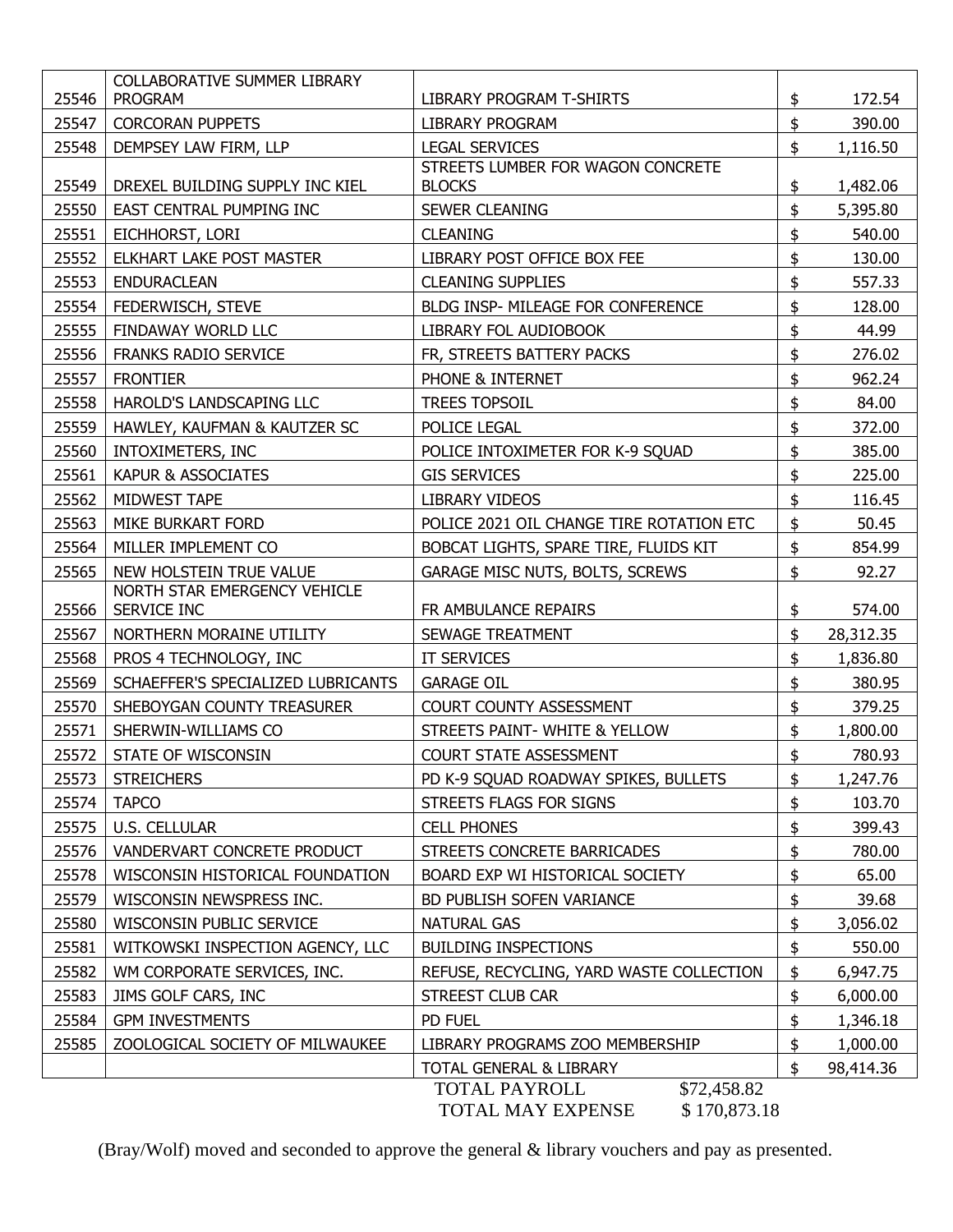Motion Carried Unanimously

(Shovan/Knowles) moved and seconded to adjourn the meeting at 6:15 p.m.

Motion Carried Unanimously

Jessica Reilly, Administrator/Clerk-Treasurer

\_\_\_\_\_\_\_\_\_\_\_\_\_\_\_\_\_\_\_\_\_\_\_\_\_\_\_\_\_\_\_\_\_\_

### **ANNOUNCEMENTS**

**[www.elkhartlakewi.gov](http://www.elkhartlakewi.gov/)**

The following is the schedule for regular meeting of the Board of Trustees of the Village of Elkhart Lake and **tentative** meetings of the Planning Commission and CDA:

MONDAY, June 20, 2022 – 6:00 P.M. BOARD OF TRUSTEES TUESDAY, July 5, 2022 – 6:00 P.M. BOARD OF TRUSTEES WEDNESDAY, July 13, 2022 – 6:00 P.M. PLANNING COMMISSION MONDAY, July 18, 2022 – 6:00 P.M. BOARD OF TRUSTEES

The Village of Elkhart Lake requests persons requiring auxiliary aids and service for participation in the above meeting contact the Clerk twenty-four (24) hours prior to the meeting. All meetings are held in the general meeting room of the Grashorn Memorial Civic Center, located at 84 North Lake St. in Elkhart Lake unless noted.

THE DEADLINE FOR BEING PLACED ON THE AGENDA FOR ANY REGULAR BOARD MEETING WILL BE AT 5:00 P.M. ON THE WEDNESDAY PRIOR TO THE REGULAR MEETING MONDAY AND ONE WEEK PRIOR TO A COMMITTEE OR COMMISSION MEETING. The Municipal Office is located in the Grashorn Memorial Civic Center and is open on Monday through Friday from 8:00 a.m. to 4:00 p.m. Please call and make an appointment for special needs.

| <b>VILLAGE BOARD MEMBERS</b>                        |
|-----------------------------------------------------|
| <b>PRESIDENT:</b> Richard Sadiq (POB 188) 876-3732  |
| <b>TRUSTEE:</b> Geoff Bray (POB 736) 920-452-5397   |
| TRUSTEE: Terri Knowles (POB 35) 876-3448            |
| TRUSTEE: John Schott (913 Grassy Lane) 920-698-2480 |
| <b>TRUSTEE:</b> Mike Wolf (POB 506) 920-207-2311    |
| <b>TRUSTEE:</b> Lynn Shovan (POB 86) 920-207-4561   |
| <b>TRUSTEE: Paul Rudnick (POB 304) 920-946-8644</b> |
|                                                     |

# $P$ >>>>BUILDING PERMIT REMINDER! >>>>>

If you are planning a construction project on your home or business you must apply for a building permit. Permits must be obtained prior to commencement of work. Failure to do so will result in double the permit fees and may result in a fine of up to \$1000. If you are unsure if your project requires a permit, please call the Clerk's Office at 920-876-2122.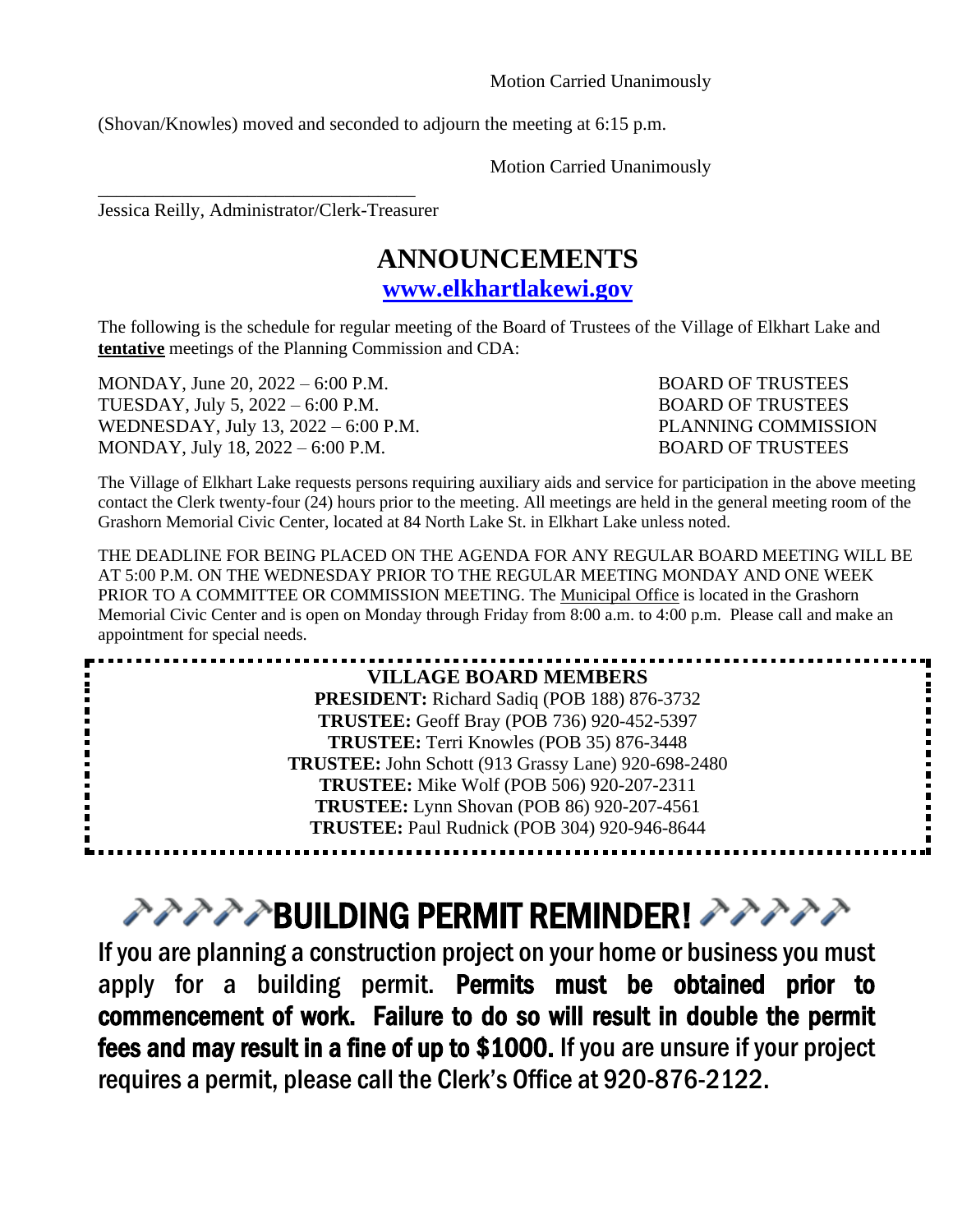The Village of Elkhart Lake Clerk's Office will be closed on Monday, July 4<sup>th</sup> in observance of Independence Day.



# **Beach Passes are Available for Purchase**

**The 2022-2023 passes are available for purchase at the Village Clerk's Office from 8:00 am to 4:30 pm. All passes are two-year passes.** 

### **\$5.00 per pass…..Village Residents**

**\$40.00 per pass….School District Residents who live outside of the Village**

#### **13.2 USE OF BEACHES OR PARKS OWNED OR LEASED BY VILLAGE.**

- **(1)** The use of public beaches owned or leased by the Village shall be limited to residents of the Elkhart Lake-Glenbeulah Joint School District No. 1 and guests accompanying such residents. As a prerequisite to the use of public beaches owned or leased by the Village, such residents of the Elkhart Lake-Glenbeulah Joint School District No. 1 shall purchase identification tags from the Village Clerk or designee. The Village Board shall, on or before September 1 of each year, set a schedule of fees for the purchase of identification tags. The schedule of fees may be amended from time to time and is incorporated into this section as though fully set forth herein and shall be on file with the Village Clerk.
- **(2)** No identification tag shall be required of any person who has not reached the age of six years old. All persons required to purchase identification tags, while using the public beaches, upon request, shall exhibit to the person supervising the area for the Village the identification tag.
- **(3)** No person shall allow a dog to be on any public beaches owned or leased by the Village.
- **(4)** No person shall picnic on the public beaches owned or leased by the Village.
- **(5)** No person shall use or possess beverages containing alcohol on the public beaches owned or leased by the Village.
- **(6)** No person shall ignite nor maintain fires of any kind on the public beaches owned or leased by the Village.
- **(7)** No person shall be in any Village owned or leased park or beach between 10:00 P.M. and 6:00 A.M. except at the Elkhart Lake-Glenbeulah Athletic Association Park. The Elkhart Lake-Glenbeulah Athletic Association Park shall be closed between the hours of 10:30 P.M. until 6:00 A.M. Sunday through Thursday and from 11:00 P.M. until 6:00 A.M. Friday and Saturday.
- **(8)** Any person who violates any provision of this section may be ejected from the park or public beach area and is subject to a forfeiture of not more than \$200.00 and may be required to complete community service and pay restitution.

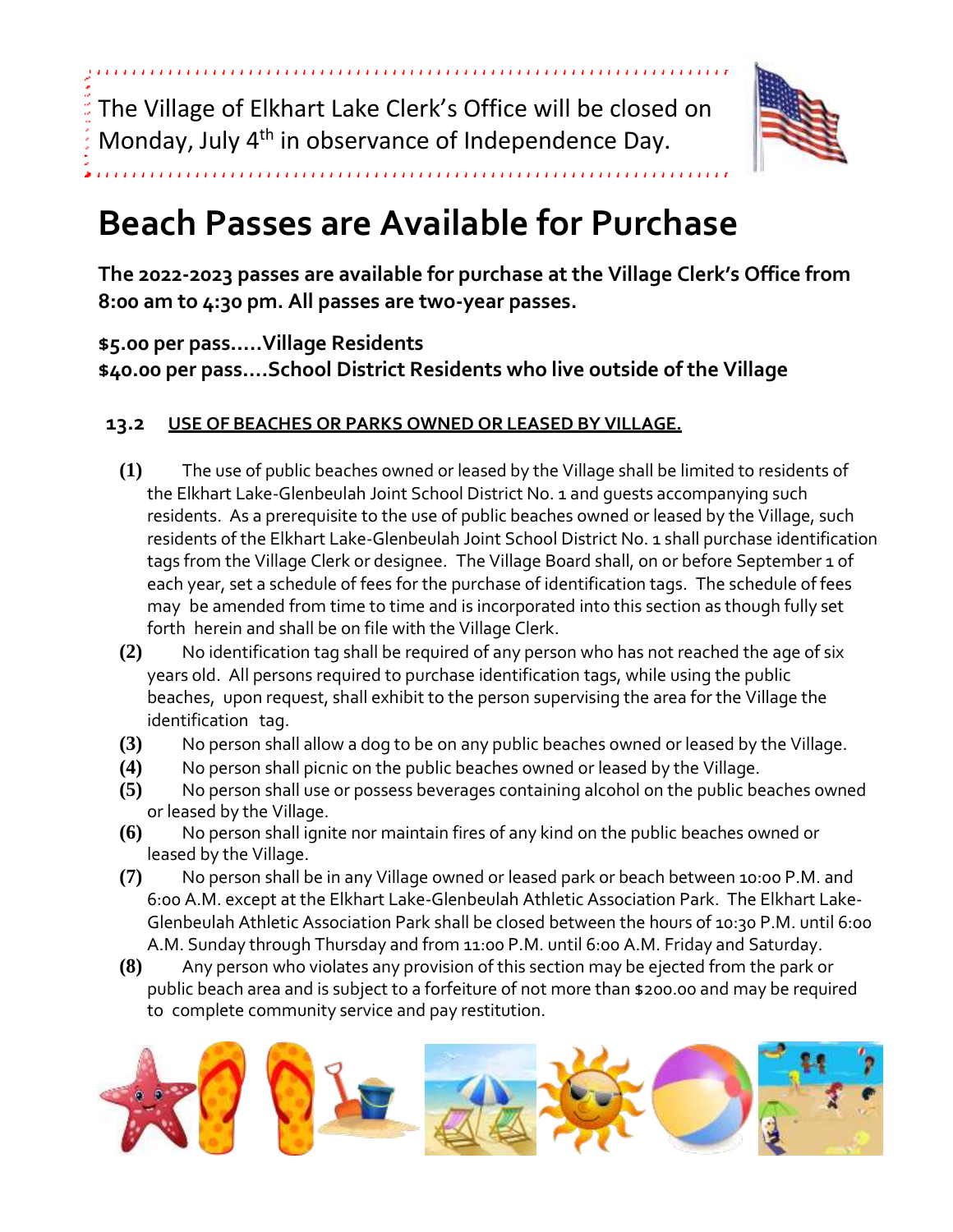# **Chamber of Commerce Events:**

### **Farmers and Artisans Market**

## **Saturdays May 28th through October 8th 8:00am – 12:00pm**

Elkhart Lake's Farmers & Artisans Market in the Village Square is a Saturday morning tradition. Pick up fresh seasonal vegetables, flowers, cheeses, local arts and specialty products from approximately 70 vendors. Every item sold is produced locally in the state of Wisconsin by the person right behind the stand! Grab your reusable grocery bags and head to the square every Saturday morning.



# **Tuesday, July 12 th 4pm-9pm Victory Lane in front of the Throttlestop**

The Night Market will showcase a variety of unique vendors, artists and businesses. It will be a place people of all ages can connect through food, art and entertainment!

## Downtown Night **August 8 th 5:00-9:00pm**

The full Elkhart Lake experience in one night with fun for the entire family! Get a Taste of Chamber member restaurants by trying favorites served all evening long. Kid's Activities and more! Events run from 5 to 9:00 pm with live music by II Cool from 5:30 to 9:00 pm. Enjoy FREE shuttle service boarding at Elkhart Lake High School

# **Village-wide Revaluation**

A revaluation is a village-wide review of all property assessments. Adjustments are made where necessary to guarantee that all property is assessed at market value. This ensures that taxes are distributed equitably. The State of Wisconsin sets standards that all communities in the State must be valued at 100% of market value or be kept within 10% of that value. The Village has fallen below these standards. The last revaluation was done in 2008. The Village has contracted with Grota Appraisals to have all properties assessed at 100% of market value as of January 1, 2023. Grota will be sending letters out to all property owners in the coming month about the process. The Village has approved an exterior inspection process only. They will not be going inside of properties. Grota will begin their work this summer, but these values will not be in effect until the **December 2023 tax bill**. A badge with photo ID will be worn by assessment staff while in the field. If you have any questions, please contact Jessica at 920-876-2122.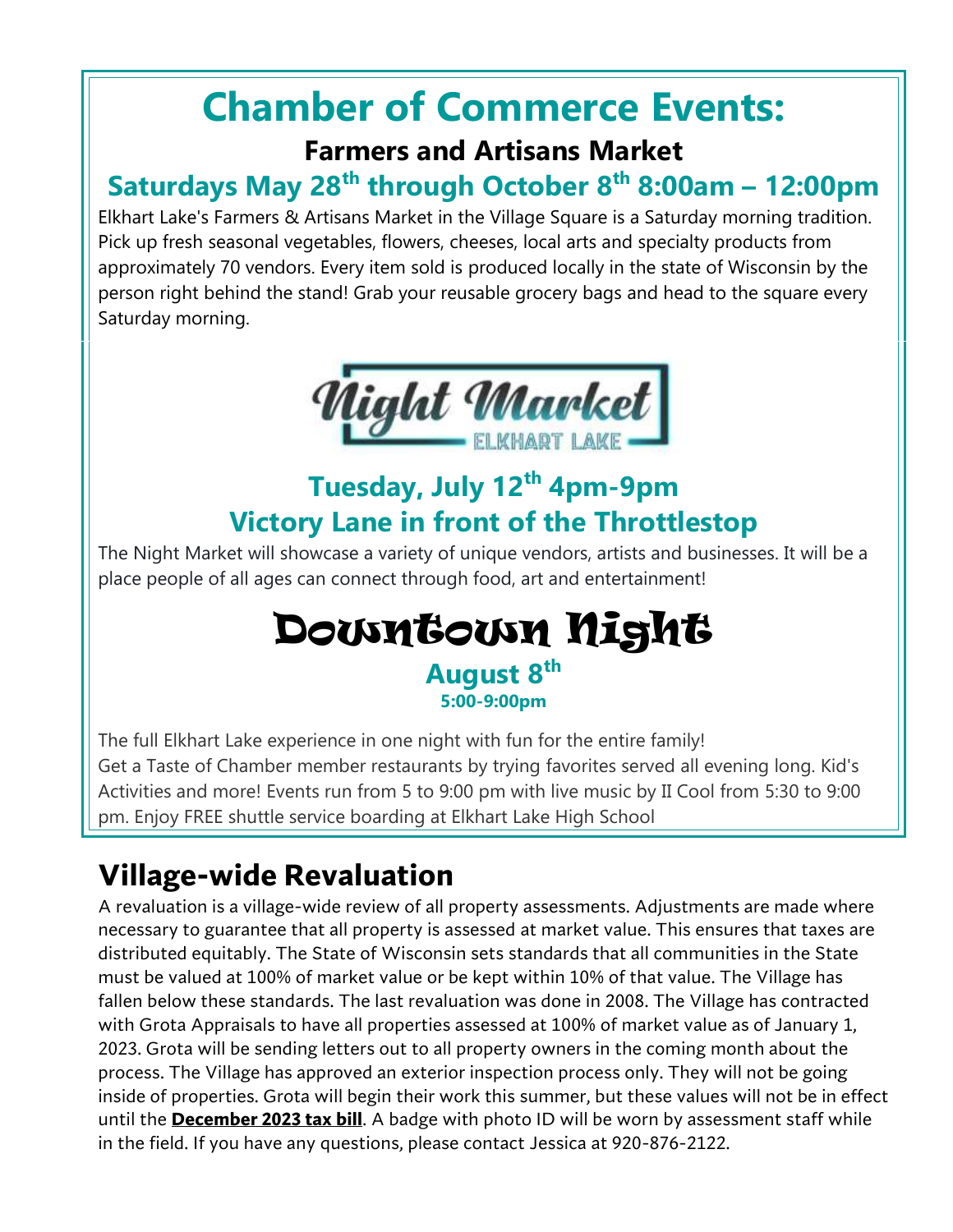**Fireman's Picnic Friday July 1 st & Sunday, July 3 rd, 2022 Fireman's Park, 411 S. Lake Street**



### **Fireworks Display Friday, July 1 st at dusk**



# **Sunday, July 3<sup>rd</sup> at 11:30 a.m.**



## Let's Talk Trees!

The urban forest is a vital part of village life. It provides environmental, economic, aesthetic, and health benefits. The Village of Elkhart Lake is a 22-year Tree City based on these qualifications: maintaining a Tree Commission, having a community tree ordinance, spending \$2.00 per capita on our urban forest, and celebrating Arbor Day with our 5th graders. Pat Robison, Frank Thielmann, Anne Hatas, Steve Kapellen, and John Schott are our tree commissioners with Katrina Weir, Village Deputy Clerk, as the community liaison. The commission is responsible for stewardship of the village park and parkway trees

working with our public works department to coordinate tree planting, removal, replacement and maintenance. Other projects include: providing information to the community about the impact of the urban forest, long term planning, and the 5th grade arbor day artwork and tree planting events. The Commission is focusing on some new projects for 2022 to keep the community informed about the value of our urban forest and their part in protecting trees, providing homeowners with tree species choices whenever possible, and testing new planting and maintenance methods to increase the longevity of urban trees.

### Beautification Committee

The Beautification Committee has begun working throughout the downtown area planting and maintaining our gardens. This year the Village will be having some mulch blown in some of the garden beds. The Public Works employees will work on the mulching in some of the beds as well. Volunteers are residents of both the village and the Town of Rhine. We have also hired two part-time public works employees who are going to help with the maintenance of our parks and gardens this summer. Thanks for making our Village look great. If you would like to volunteer to help with the Village's gardens call Jessica at 876-2122.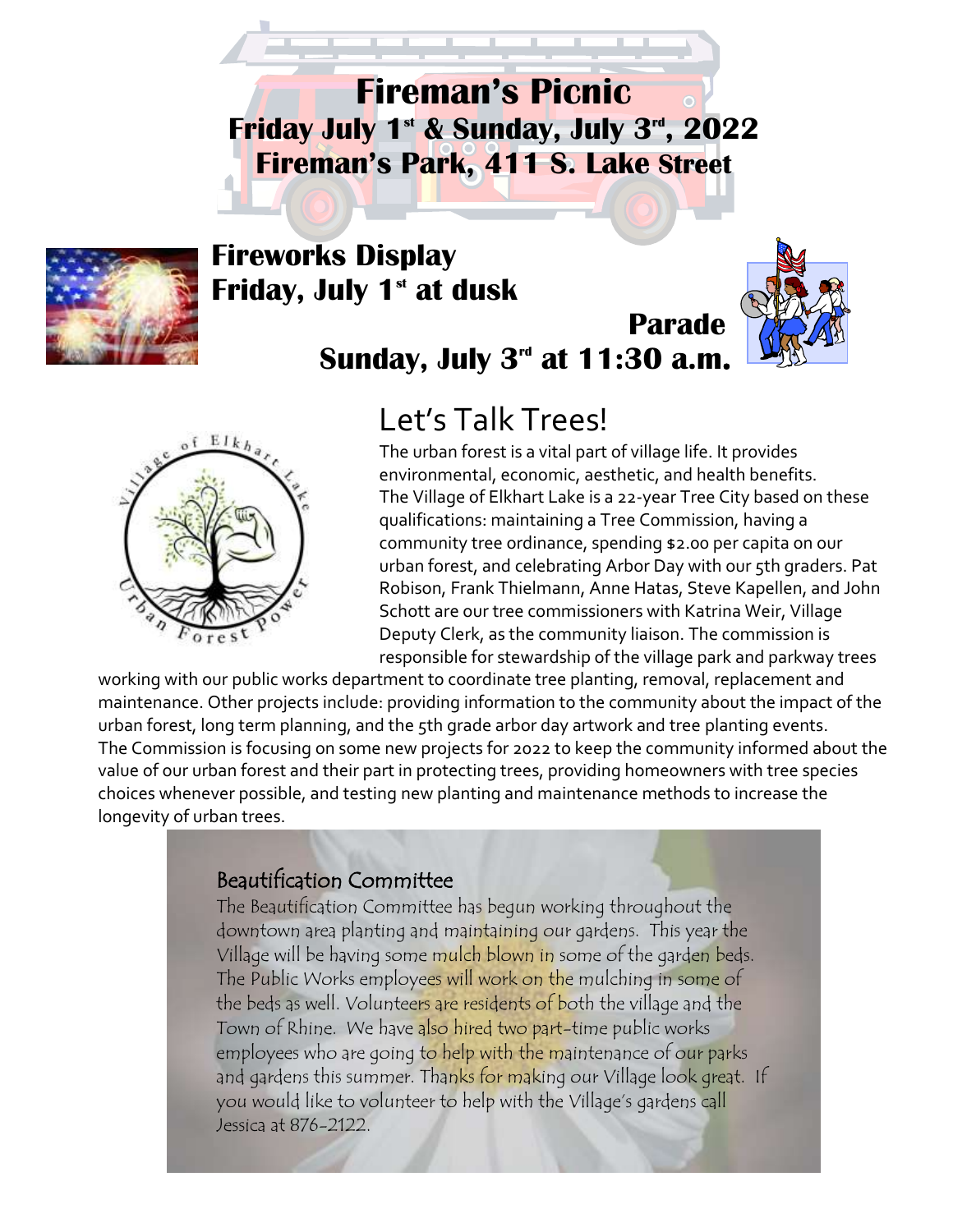### **From the Elkhart Lake Police Department:**



**Please do not put medications in the Police Drop Box on the outside of the Village Hall.** The Police Department has a secure medications drop box located in the lobby of the police department. It is available to have any pill medications dropped during normal business hours. This program is in cooperation with the Sheboygan County Planning Department and is intended to keep old harmful medications from entering our water supply. Any old medications can be dropped off in the box and will be disposed of without charge. **Medications should be removed from their** 

**containers so medicine only goes in.** This means no packaging (bottles, blister packages, etc.) should go into the box. **Also very important: please do not place any other medical waste, syringes, or liquids in the drop box.** Any questions, please contact us at 920-876-2244.

# **A Reminder Regarding Grass Clippings!**

The following information is from an article written by Brandon Reid, Manitowoc Herald Times Reporter.

It is unlawful to place grass clippings in village streets and alleys. When mowing your lawn, we ask that you direct the blower away from the street and clean up any grass clippings that end up there.

Grass clippings blown into Village streets can cause a lot of problems:

- Clippings can easily enter the storm sewer, which ends up in rivers and lakes.
- Grass clippings contain phosphorus, the nutrient that turns lakes green with algae. One bushel of fresh grass clippings can contain 0.1 pounds of phosphorus — enough to produce 30 to 50 pounds of algae growth if it finds its way to a lake or river.
- Grass clippings in streets also pose a risk to motorcyclists. Since grass is 85% water, it's slick, and driving over a slick surface can cause a motorcycle to lose traction.
- The clippings can also plug storm pipes and cause flooding, and clippings picked up by the Village street sweeper must be sent to the landfill, which can cost taxpayers money.

Try the following to keep grass clippings out of village streets:

- Leave grass clippings on the lawn.
- Direct grass clippings away from streets, driveways, sidewalks and other paved areas.
- Sweep up grass clippings and return them to the lawn.
- Set the lawn mower at a higher setting (more than 2.5 inches), letting shorter blades fall back onto the lawn as natural fertilizer.
- Sharpen mower blades every one to three years.
- Mow when your lawn needs it, not on a fixed schedule
- Mix grass clippings with leaves and soil to make a backyard compost pile.

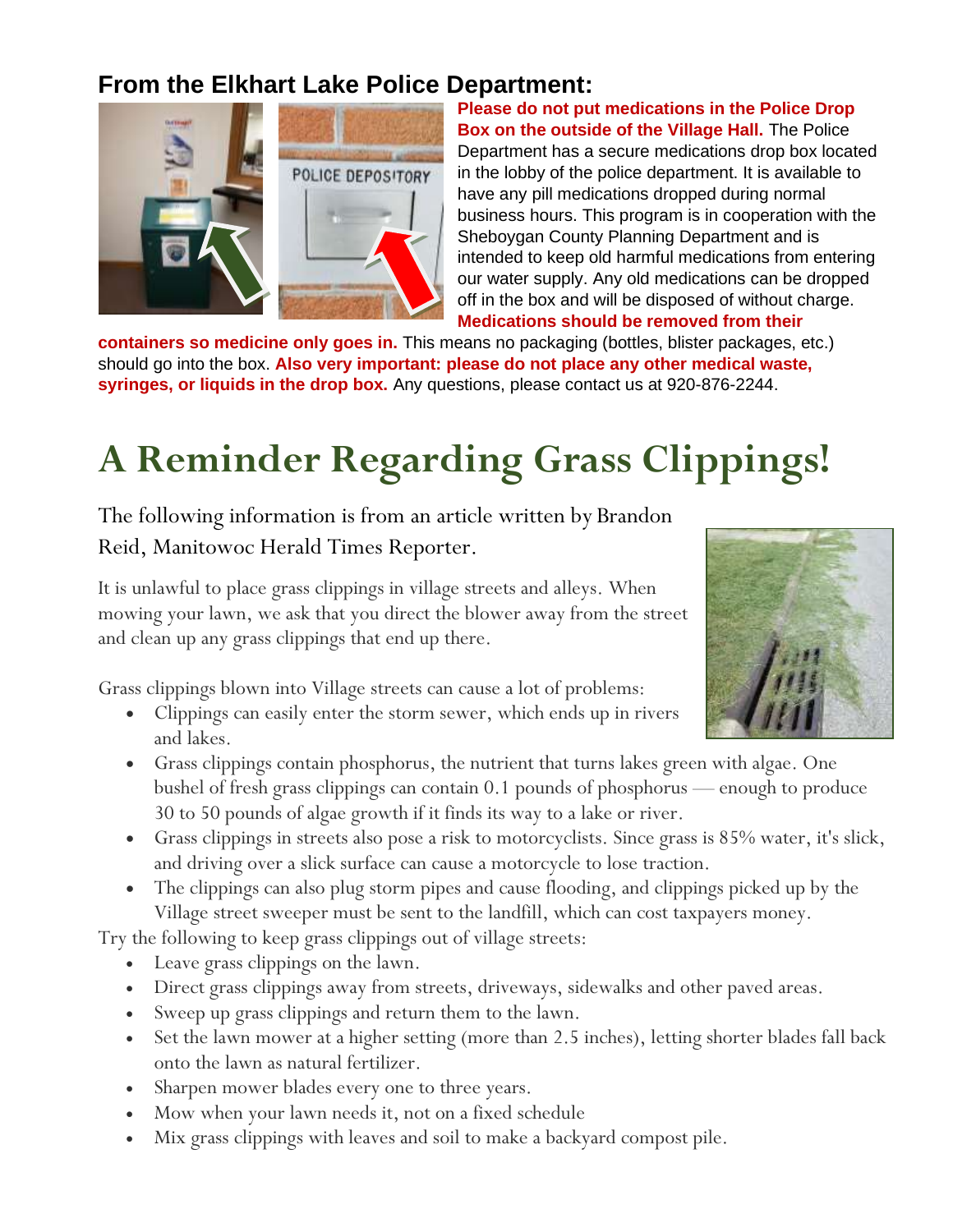### **Water Conservation & Water Loss**

There are many ways a person can conserve water. You turn off the faucet while brushing your teeth, you take shorter showers, you can replace your old toilet with a new 1.28 gallon/flush model, you can check for leaks in your toilets or faucets, or only do laundry when you have a full load, etc. These are all good ways to conserve water, but there are ways you can conserve water and use water efficiently outdoors. Some things you can do outdoors include:

- Making lawn watering optional. Some people choose to forgo watering established lawns and allow their lawns to go dormant during hot periods in the summer.
- Decrease your lawn area. Assess your lawn and decide if you can convert lawn into garden beds.
- Use native plants. Plants and shrubs native to Wisconsin come in beautiful varieties. Correctly matched to soil and light needs, once established, native plants will survive wet weather and drought conditions alike.
- Redirect and disconnect downspouts. In this case, redirecting your downspouts into your lawn or a garden, allows for some of that rainwater to infiltrate into the soil and eventually reach the water table. This practice keeps your water local and on your property as much as possible. This does not work for all situations such as if the downspout is keeping water out of your basement, but often the water can be redirected to flow into your lawn or garden with no detriment to your yard and a benefit to water supplies.
- Plant a rain garden. A rain garden is a specialized garden that uses water typically captured from a roof and allows the rain to slowly infiltrate into the ground, contributing to groundwater supplies and reducing stormwater runoff.
- Create rain barrels. Installing a rain barrel connected to a downspout is a great way to create an additional water source. Rain barrel water can be used for outdoor and indoor non-edible plants. These barrels usually hold 50 gallons and fill quickly in a rainstorm.

**People do not realize how a small leak can be costly. Below is an image that shows that a faucet dripping only 30 drops per minutes can mean that 54 gallons are lost a month. If you have a leaking toilet that is leaking at ¼ gallon per minute, it can use 10,800 gallons per month and can cost over \$125 in water and sewer charges in one month in the Village of Elkhart Lake. If you suspect your toilet is running or leaking you can contact the public works department and they can check for a leaking toilet.** 

**If you have any questions, please call 920-876-2122.Faucet Leaks** 



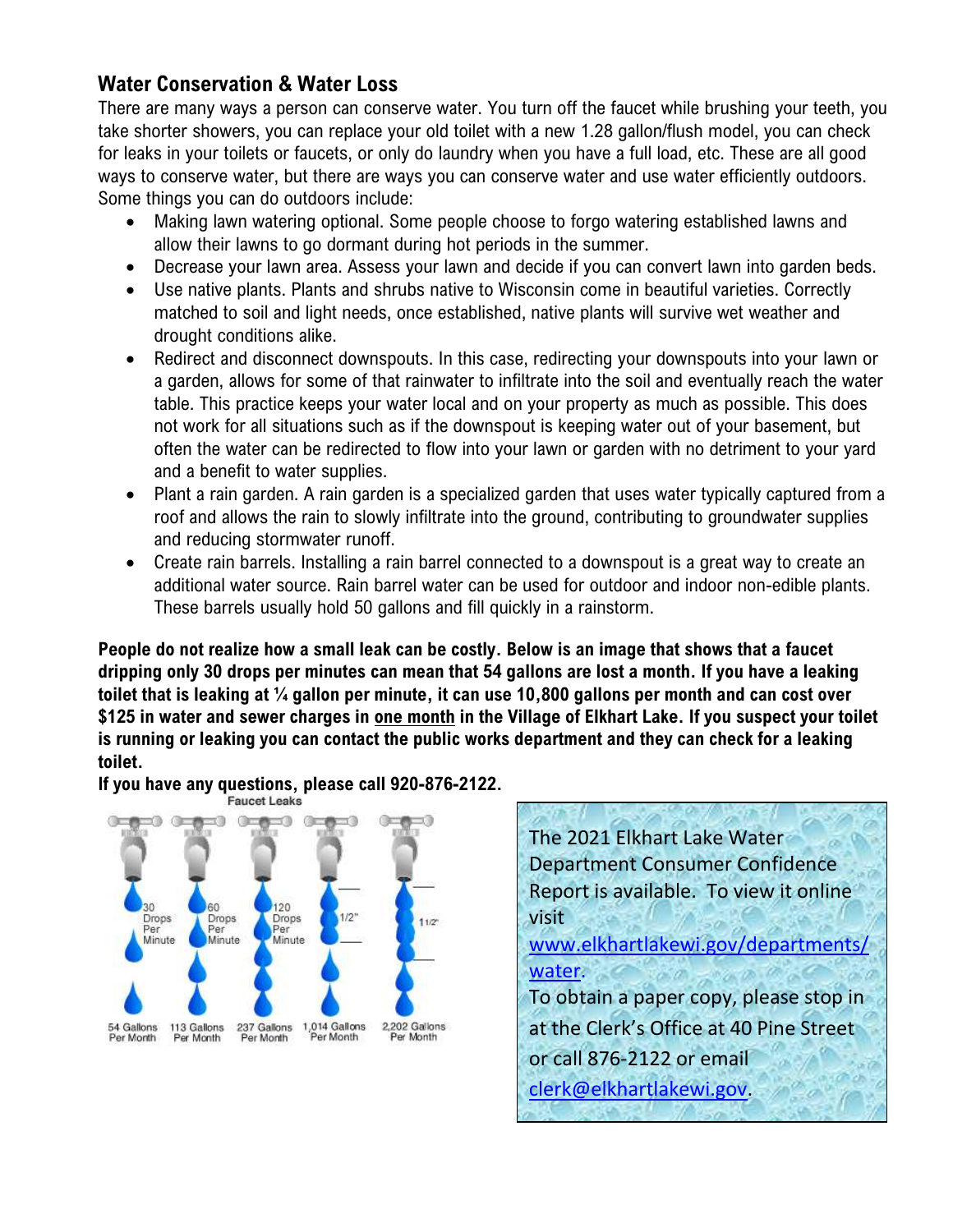# Water/Sewer Bill Late Charges – Beginning May 16th

The Elkhart Lake Water and Sewer Departments will once again begin to apply late charges on past due balances beginning May 16<sup>th</sup>. Due to COVID, late charges had been suspended, but the Village will once again apply late charges to outstanding balances. If you have an outstanding balance and want to be placed on a payment plan, please contact the Village of Elkhart Lake at 920-876-2122 or by email at [clerk@elkhartlakewi.gov.](mailto:clerk@elkhartlakewi.gov)



Pay your water bill automatically! Call the Village Clerk's Office at 920-876-2122 for more information.

# **Dog Licenses were due March 31st**

Please stop in at the Village Hall to provide proof of rabies vaccination and pay the license and late fee (\$12.00 per spayed or neutered dog and \$19.00 per dog if not spayed or neutered.)

# Attention Dog Owners:

It is unlawful for a dog to be within *any public park or beach* or the fireman's park or beach except as provided in the Village of Elkhart Lake-Glenbeulah Athletic Association Park rules and regulations (1)b14.



VILLAGE ORDINANCE 8.27: It shall be unlawful for any person who owns, harbors, or keeps a dog to permit such dogs to run at large any time of year within the Village limits. Any dog which is off the premises of its owner or keeper must be under the control of an **attendant** holding a leash, maximum of 8 feet. Any dog on owner's premise which is not leashed (15 feet maximum), fenced in, or under control of an attendant would be considered running at large.

VILLAGE ORDINANCE 8.29: Any person owning or having control of any animal shall clean up the feces of such animal immediately and dispose of it in a sanitary manner when the animal has defecated on the property of another or on public property. The Village has installed Dog Refuse Stations throughout the Village to help in the cleanup effort.